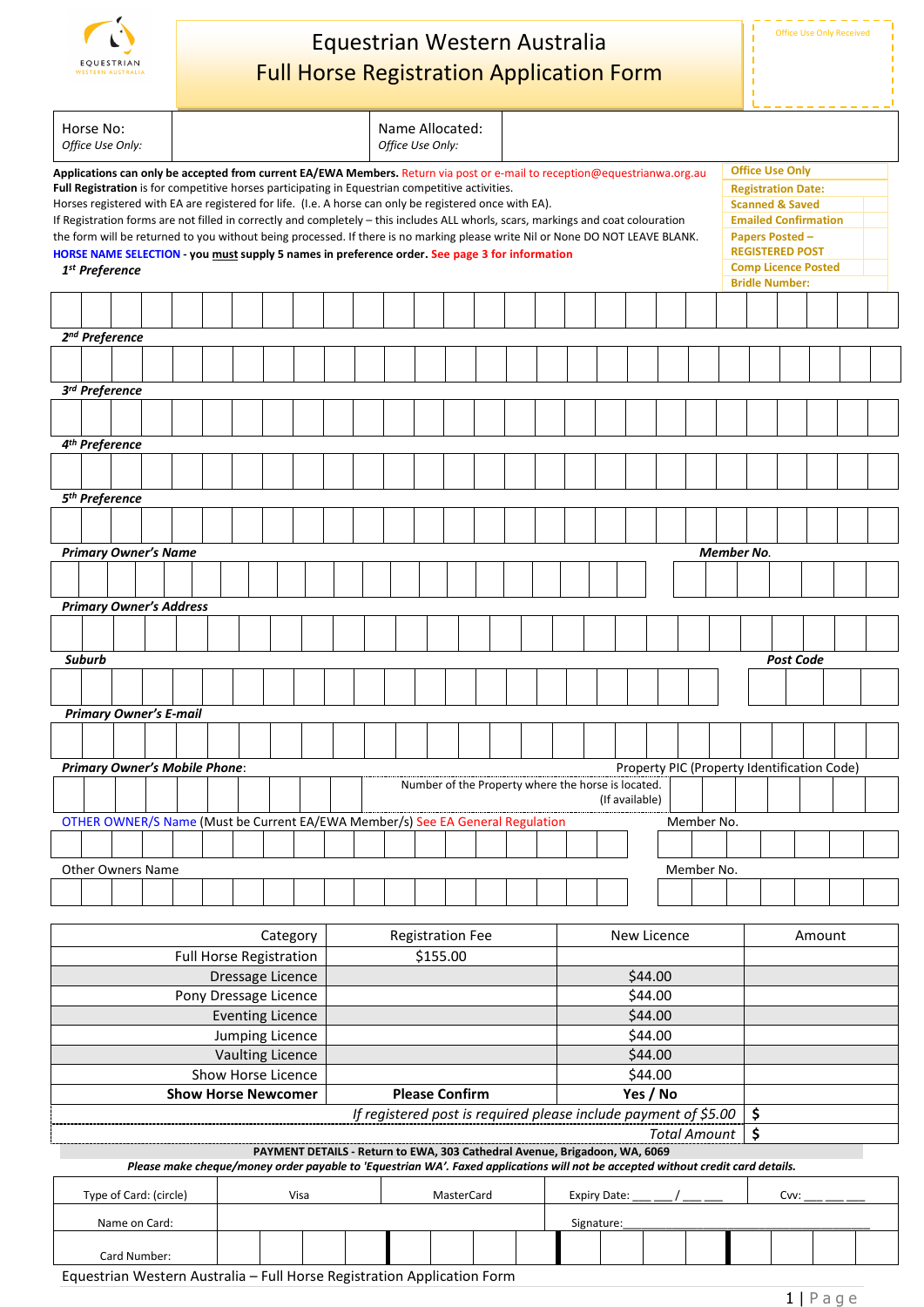# **HORSE DETAILS & MARKINGS See pages 3 - 5 for information**

## NB: All horses registered from 1/7/2008 must be microchipped. **HAS THIS HORSE BEEN IMPORTED INTO AUSTRALIA? YES / NO**

**Please attach copies of FEI Passport and overseas performance record as issued by the relevant National Federation.**

| BREED:                                                                                                                                                                                                                                                                                                                                                                            | COLOUR:                                                                                                                                                                                                                                                                                                  |                                                          | SEX: (Circle) Gelding |  | Mare | Stallion |  |  |  |  |  |  |
|-----------------------------------------------------------------------------------------------------------------------------------------------------------------------------------------------------------------------------------------------------------------------------------------------------------------------------------------------------------------------------------|----------------------------------------------------------------------------------------------------------------------------------------------------------------------------------------------------------------------------------------------------------------------------------------------------------|----------------------------------------------------------|-----------------------|--|------|----------|--|--|--|--|--|--|
| <b>FOAL DATE:</b>                                                                                                                                                                                                                                                                                                                                                                 |                                                                                                                                                                                                                                                                                                          | <b>HEIGHT</b> in Hands:                                  |                       |  |      |          |  |  |  |  |  |  |
| Please CLEARLY & NEATLY WRITE Microchip Number<br>if no sticker is available!                                                                                                                                                                                                                                                                                                     |                                                                                                                                                                                                                                                                                                          |                                                          |                       |  |      |          |  |  |  |  |  |  |
| <b>MICROCHIP</b><br><b>Please affix Microchip</b><br>Number:<br><b>Barcode Sticker here</b>                                                                                                                                                                                                                                                                                       | If no microchip barcode sticker available, a certificate of registration with one<br>of the four animal registries which shows the microchip number will be<br>accepted. (Pet Safe, National Pet Register, Australasian Animal Registry,<br>Central Animal Records) OTHERWISE COMPLETE DECLARATION BELOW |                                                          |                       |  |      |          |  |  |  |  |  |  |
| <b>DECLARATION</b> (only to be completed if original barcode sticker not available)<br>I hereby certify that the horse as described in this application has the above microchip number and that I have scanned the horse to validate that the chip is<br>functioning. I have also checked the markings drawn for this horse on this form and certify them to be true and correct. |                                                                                                                                                                                                                                                                                                          |                                                          |                       |  |      |          |  |  |  |  |  |  |
| Name<br>Signature                                                                                                                                                                                                                                                                                                                                                                 |                                                                                                                                                                                                                                                                                                          |                                                          | Date                  |  |      |          |  |  |  |  |  |  |
| The Below must be filled out by the Owner or Vet All Fields must be filled in if there is no marking please write NIL or None DO NOT LEAVE BLANK                                                                                                                                                                                                                                  |                                                                                                                                                                                                                                                                                                          |                                                          |                       |  |      |          |  |  |  |  |  |  |
| <b>MARKINGS: HEAD</b>                                                                                                                                                                                                                                                                                                                                                             |                                                                                                                                                                                                                                                                                                          | SIRE:                                                    |                       |  |      |          |  |  |  |  |  |  |
| <b>NEAR FORE:</b>                                                                                                                                                                                                                                                                                                                                                                 |                                                                                                                                                                                                                                                                                                          | DAM:                                                     |                       |  |      |          |  |  |  |  |  |  |
| OFF FORE:                                                                                                                                                                                                                                                                                                                                                                         |                                                                                                                                                                                                                                                                                                          | SIRE OF DAM:                                             |                       |  |      |          |  |  |  |  |  |  |
| <b>NEAR HIND:</b>                                                                                                                                                                                                                                                                                                                                                                 |                                                                                                                                                                                                                                                                                                          | <b>BRAND NEAR SIDE:</b>                                  |                       |  |      |          |  |  |  |  |  |  |
| OFF HIND:                                                                                                                                                                                                                                                                                                                                                                         |                                                                                                                                                                                                                                                                                                          | <b>BRAND OFF SIDE:</b>                                   |                       |  |      |          |  |  |  |  |  |  |
| OTHER MARKINGS: (WHORLS, SCARS ETC)                                                                                                                                                                                                                                                                                                                                               |                                                                                                                                                                                                                                                                                                          | Brand description in writing for example Lazy D five six |                       |  |      |          |  |  |  |  |  |  |
| Drawing MUST be completed accurately. Draw Brands and White markings as they appear on the Horse.<br>Scars to be marked with an X. Whorls to be marked with an O<br>Outline diagram<br>Upper eye level<br>Left side<br>Right side<br>Right<br>Left<br>Right<br>Left<br>Muzzle<br>Neck<br>lower view<br>Hind-Rearview<br>Fore-Rearview<br>airn fe                                  |                                                                                                                                                                                                                                                                                                          |                                                          |                       |  |      |          |  |  |  |  |  |  |

#### **DECLARATION BY OWNER/S:**

I/We hereby make application to register a horse and certify that the particulars supplied on the front and back of this form are true and correct in every respect. I/We certify that this horse has not been registered with the EA before. I/We certify that I am/we are the recognised owners of the said horse. I/We understand the EA Horse Registration is not legal proof of Ownership but is for the purpose of Registration/Identification to compete. I/We understand that if any incorrect information is furnished on this application, the Branch may cancel the registration, may take disciplinary action against the applicant/s and may also disqualify the horse.

I/We (Parent/guardian if owner under 18 years) undertake to accept all the responsibilities of ownership of the horse identified above.

| Name<br>_________<br>___ | ۱ρ<br>-<br>__________<br>_____________________<br>_________ | ำาา<br>Dale<br>______<br>______<br>_______ |
|--------------------------|-------------------------------------------------------------|--------------------------------------------|
| Name                     | צוכ                                                         | Dalt                                       |
| __________               | . .                                                         | ________________                           |
| _____                    | ____                                                        | ______                                     |

Equestrian Western Australia – Full Horse Registration Application Form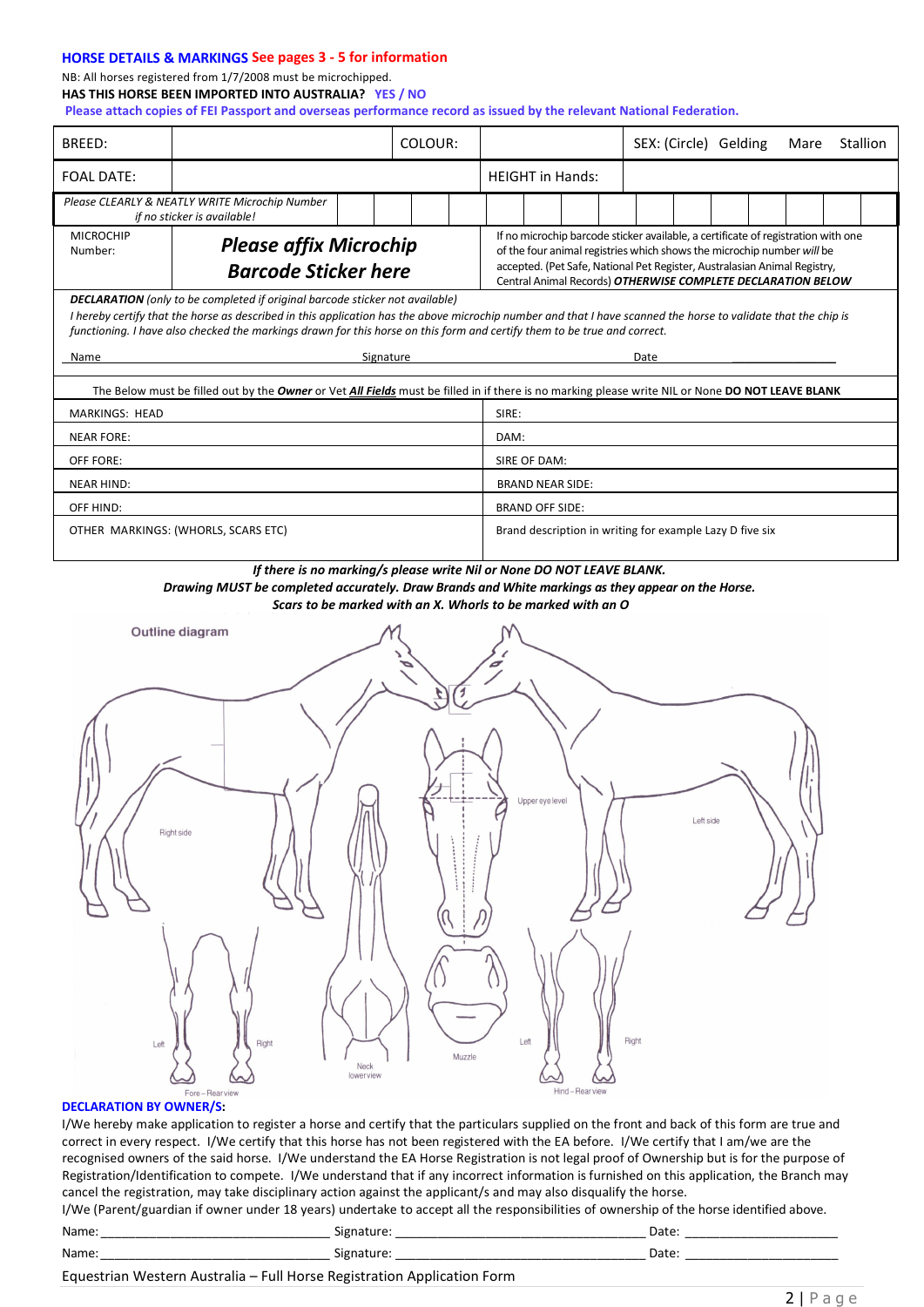# **INFORMATION ON REGISTERING A HORSE WITH EQUESTRIAN AUSTRALIA**

## **General Regulations**

### **Article 136 - Age and Definition of Horses and Ponies**

The age of Horses taking part in FEI competitions shall be specified in the relevant Sport Rules.

#### **Article 137- Horse Registration and Identification**

- 1. Except as provided in this paragraph (1), horses and ponies must be registered with EA to enter Official Competitive Activities, Events and Competitions. Registration is a means of identification, to establish ownership for competition purposes and if need be, proof of identification and a measure of bio-security. Horses and ponies are encouraged to hold at a minimum EA Base Horse Registration to take part in Official Participation Activities, Events or Competitions and/or Closed Club/Restricted Activities, and may be enforced at a State or OC's discretion.
- 2. Identification papers must include the registered number with EA, the full name, address and signature of the owner, or owners. The description of the horse and diagram must be accurately completed and it should include a record of all vaccinations and medication control tests. If the name of the horse is ever changed or any pertinent changes are made the Person Responsible must return the identification papers to EA for updating.
- 3. A horse must be microchipped according to the standard AS 5018/5019, before it can be registered. Members must get a registered veterinarian to fill out and sign the microchip details on the application form before EA can accept it.
- 4. The Person Responsible for a horse at an Event is responsible for the accuracy of their identification papers and keeping accurate results records for each Sport. Papers must be available for inspection when required by an official of EA or the OC.
- 5. A horse may only have one Identification document. If EA is satisfied that an Identification document has been lost, it may issue a new one clearly marked 'duplicate' and bearing the same number as the original Identification Document.
- 6. The President of the Ground Jury may arrange for random inspections of the horses' identification papers, particularly those horses that win prize money so the horses concerned can be positively identified. Every case of misleading or inaccurate information on an identification paper, or if the horse cannot be positively identified, must be reported to EA or the relevant State Branch, giving the number of the identification paper and the name of the horse and the Person Responsible.
- 7. When a horse dies the Identification papers may be retained by the owner, but must be first sent to EA for cancellation.
- 8. Details of registration for the grading and/or classification of horses in each Sport are provided for in the Rules of each Sport.
- 9. EA shall maintain and be responsible for a register of horses for all Sports in Australia.
- 10. Prize money, vouchers and rewards of any kind may be withheld by the OC until the Person Responsible produces Horse Identification Papers and proof of payment of the OC's entry fee and any Sport Competition levies.
- 11. Foreign Owned Horses or imported horses will be classified at the discretion of the Sport concerned.
- 12. EA reserves the right to refuse to register any horse or to refuse to renew the registration of any horse.
- 13. Horse registration fees shall be payable to the EA State Branch according to each Branch's schedule of fees.
- 14. Horses competing within Australia in certain FEI Events must obtain an EA National Identification Document, an FEI Recognition Card or an FEI Horse Passport, depending on the level of the event. Refer FEI Regulations.
- 15. Horses competing outside Australia in FEI Events must have been issued with an FEI Horse Passport or, if they have an EA National Identification Document, with an FEI Recognition Card. Refer FEI Regulations.

#### **Article 138 - Names of Horses**

- 1. Horses registered with EA are registered for life. A horse can only be registered once with EA, but may upgrade from Base to Life registration where appropriate. Members attempting to do a new registration of a horse that is already registered may be subject to penalty. See EA Disciplinary By-Laws.
- 2. In principle, the first registered name of a horse registered with EA will remain on permanent record.
	- 2.1.When applying for the initial registration of a horse or pony with EA at least five names ranked in preference must be given.
	- 2.2.Horses cannot be registered as trade names i.e. Versace, Calvin Klein or Nescafe. This is an FEI rule.
	- 2.3.Horse names may not to exceed 28 characters including spaces.
	- 2.4.There are certain horse names which may never be reused even if the horse is retired or deceased. These names have been given exclusive rights if the horse has made significant achievements usually relating to the Olympic or World Equestrian Games e.g. *Peppermint Grove*, *Kibah Tic Toc*.
	- 2.5.Prefix initials (e.g. "CH") are not permitted. (Example: "November Rain" cannot be "CH November Rain".)
	- 2.6.Punctuation marks (e.g. full stops, commas, etc.) and special characters (e.g. *[asterisk]* \*, *[ampersand]* &, etc.) must not be used in names. (Example: "Mr Burns" cannot be "Mr. *[full stop]* Burns".)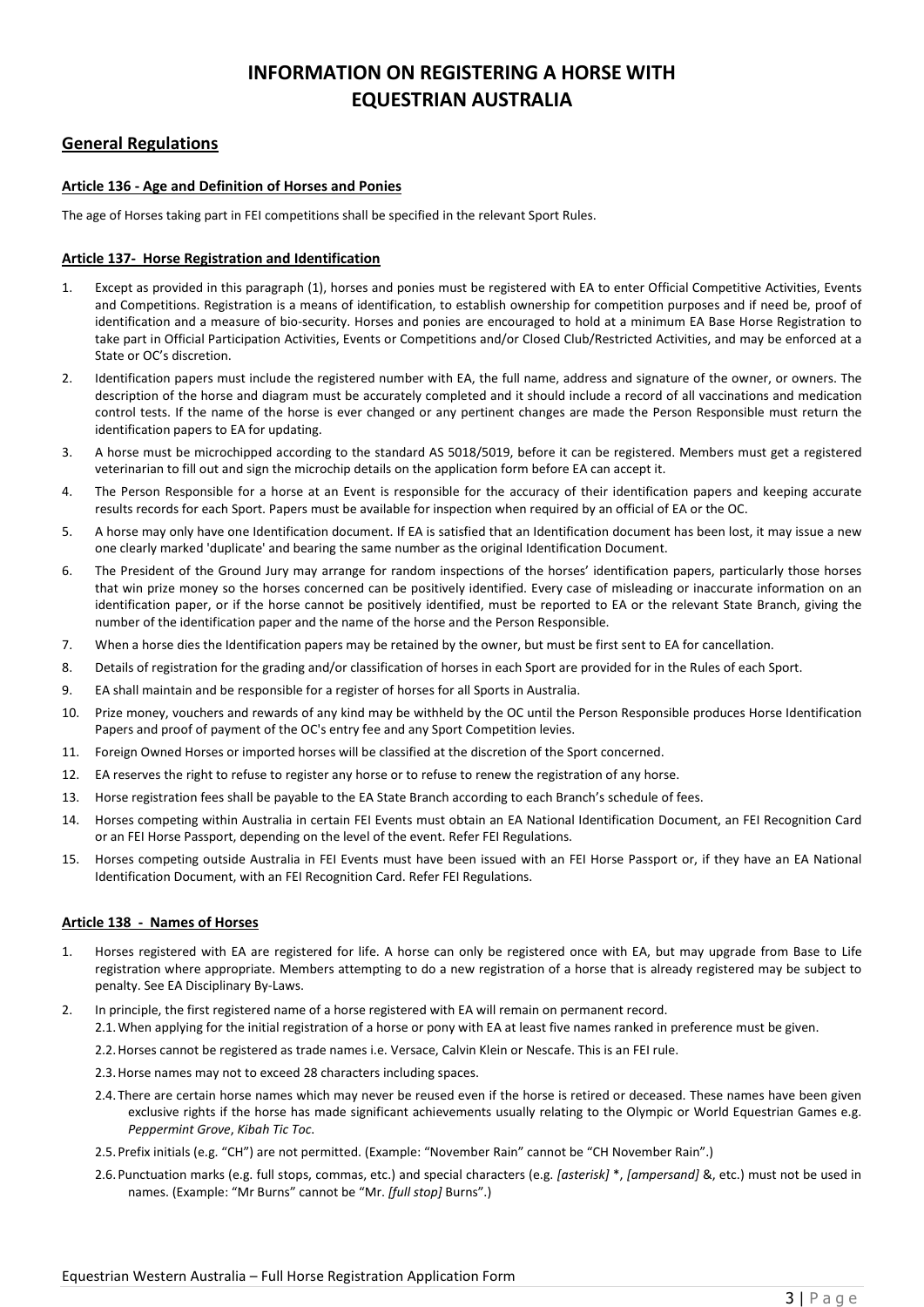#### **Article 138 - Names of Horses cont.**

- 3. Horses that have been registered with another recognized breed society may be EA registered using that name. Where the name exists already, a trailing number may be added. This rule also applies to horses being imported into Australia.
- 4. If the owner applies for a name change or a change to the commercial prefix/suffix, the horse horse's registration papers and Identification Document must retain the old name or prefix/suffix for the next 12 months as follows: *new name* and/or *new prefix/suffix* **ex** *previous name/prefix/ suffix.*
- 5. A horse/pony name including a prefix or suffix may be registered with EA provided it complies with one of the following conditions:
	- 5.1.A commercial prefix/suffix may be added to the name, and must be entered in the passport and registration papers. However, at Regional and Olympic Games under the patronage of the IOC, such prefix/suffix cannot appear in a program and cannot be used in any other way.
	- 5.2.A Breeder/Stud prefix or suffix shall be given to a horse or pony bred by breeders and studs who are a member of EA or a recognised Breed Society. Breeders/Studs can register a prefix/suffix with EA for this purpose on application and the payment of a fee.
- 6. EA reserves the right to refuse to register any horse under any particular name.

#### **Article 139 - Owners and Lessees**

- 1. All individual owners, including part-owners and syndicates, must be a current member to the respective EA State Branch. Commercial Group affiliates may register a horse under a business name but forfeit the rights of an individual member. EA Clubs and Sport Affiliates are not eligible to register or be part-owners of a horse. The Primary Owner is the owner who is to receive any information relating to the horse, i.e. its registration papers, competition licence etc. Usually the rider or the owner with the largest ownership share is the primary owner.
- 2. EA accepts registrations on the understanding that the Person or Body making the registration is the bona fide owner, part-owner or lessee of the horse. EA will accept no responsibility on cases of disputed ownership, which must be settled by the parties concerned.
- 3. EA will keep a register of the owners of horses including multiple ownerships. Changes of owners and records of leasing agreements must be entered in the identification papers by EA.
- 4. Owners of horses sold or leased must return the identification papers immediately to EA with the name and address of the Purchaser or Lessee. The new owners will pay the change of ownership fee.
- 5. Leasing of horses is permitted under the following conditions.
- a. The form and duration of the lease agreement is a matter for the parties concerned; it does not require the approval of EA.
- b. The member to whom the horse is leased is regarded in all respects by EA as the bona fide owner and shall have the same rights and duties.
- c. When a horse is leased this will not be regarded as a change of ownership for the purposes of competition.
- d. If a leasing agreement is cancelled during the period of lease or is renewed, EA must receive written confirmation from the parties of the lease.

#### **Foal Date & Age (Years)**

If you only provide the year foaled, the horse's birthday as used in the Southern Hemisphere which is the 1st August will be used.

#### **Height**

Height is an estimated height at the date of registration. If the horse is officially measured, this will be the horse's official height for competition purposes.

#### **Article 114 - Horse Identification at Events**

- 1. All Horses registered with EA must have a microchip meeting Australian Standard AS 5018/5019 inserted.
- 2. All Horses entering in Official Competitive classified activities/events/competitions must hold EA Full Horse Registration and licensed to compete as determined by the respective state.
- 3. OCs at major Events such as EA Australian Championships must give an identification number (bridle number) to each of the participating horses.
- 4. The identification number must be worn during the whole Event at all times when the horse is out of the Event stables.